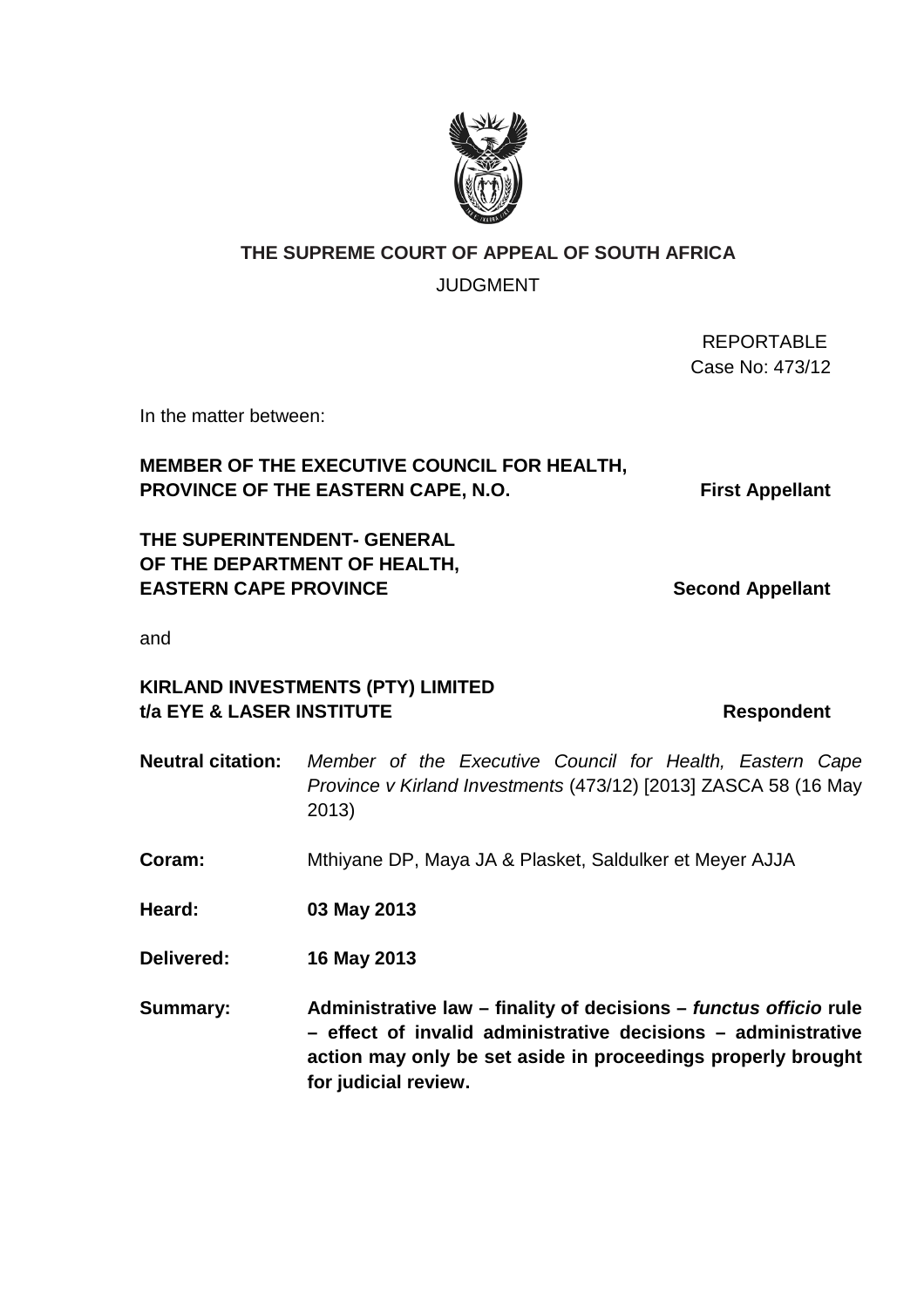### **ORDER**

**On appeal from:** Eastern Cape High Court, Grahamstown (Makaula J sitting as court of first instance):

(a) The appeal is dismissed with costs, including the costs of two counsel.

(b) The cross-appeal is upheld with costs, including the costs of two counsel.

(c) The order of the court below is amended by the deletion of paragraphs 1 and 4.

#### **JUDGMENT**

**\_\_\_\_\_\_\_\_\_\_\_\_\_\_\_\_\_\_\_\_\_\_\_\_\_\_\_\_\_\_\_\_\_\_\_\_\_\_\_\_\_\_\_\_\_\_\_\_\_\_\_\_\_\_\_\_\_\_\_\_\_\_\_\_\_\_\_** 

# **PLASKET AJA (MTHIYANE DP, MAYA JA, SALDULKER and MEYER AJJA concurring)**

[1] The facts of this matter disclose a sorry tale of mishap, maladministration and at least two failures of moral courage. The appeal concerns three issues. In the first instance, it concerns the validity of two administrative decisions, taken by the second appellant (the superintendent-general of the Department of Health in the Eastern Cape province), to revoke approvals granted to the respondent (Kirland Investments) to establish two private hospitals which were given during his absence from office by the person who acted in his stead (the acting superintendent-general). Secondly, it concerns the validity of the decision taken by the first appellant (the MEC of the Department of Health) in an internal appeal upholding the decisions to revoke the approvals. Thirdly, it concerns a cross-appeal by Kirland Investments against an order setting aside the approvals granted to it by the acting superintendent-general and remitting the applications for approval to the superintendent-general. The matter was heard by Makaula J sitting in the Eastern Cape High Court, Grahamstown and both the appeal and cross-appeal are before this court with his leave.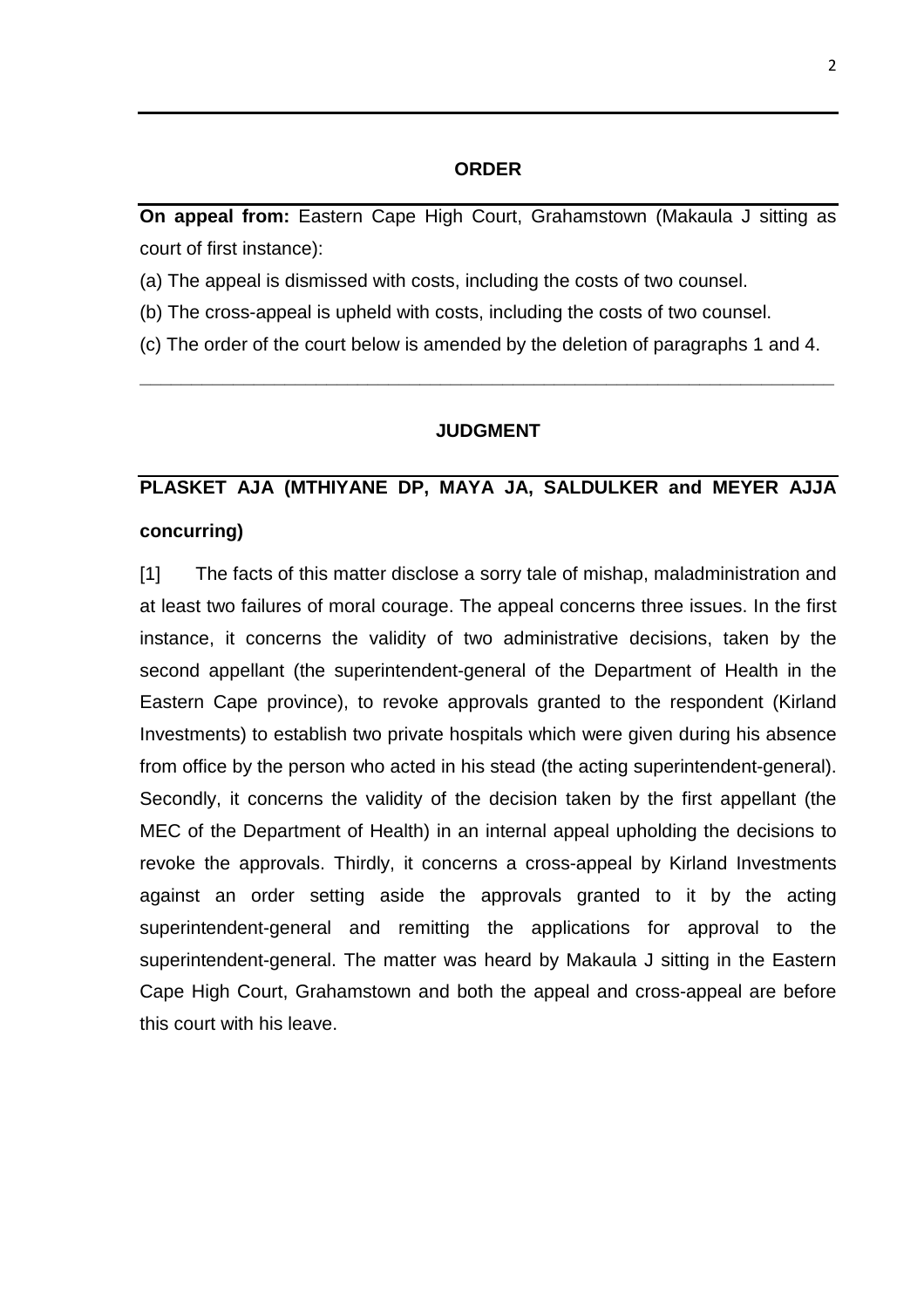#### The facts

[2] Kirland Investments conducts business as an owner and operator of private hospitals. This is an activity that was regulated, at the time relevant to this matter, by the Health Act 66 of 1977 and regulations made under that Act. The administration of the relevant provisions of the Act was assigned to the Eastern Cape provincial government. Regulation 7 of the Regulations Governing Private Hospitals and Unattached Operating Theatre Units<sup>1</sup> vests the power to take decisions to grant or refuse approvals to operate private hospitals in the superintendent-general, and reg 20 creates an internal appeal to the MEC.

[3] By letters dated 11 July 2006 and 15 May 2007, Kirland Investments applied for approvals to build and operate a 120 bed hospital in Port Elizabeth and two unattached operating theatres and a 20 bed hospital in Jeffreys Bay. According to the superintendent-general in office at the time, Mr Lawrence Boya, he took advice on a number of applications from an advisory body that he had established for the purpose and decided to refuse Kirland Investments' applications. He gave instructions for letters to this effect to be drafted but before they could be signed by him, mishap struck when he was involved in a motor accident which resulted in him taking sick leave for six weeks. An acting superintendent-general, Dr Nandi Diliza, was appointed to perform his functions during his absence. The decisions taken by Boya were never communicated to Kirland Investments.

[4] By letter dated 23 October 2007 and signed by Diliza, however, Kirland Investments was informed that both of its applications had been approved. It was told that building plans would have to be submitted to the department within three months. (This period was later extended.) After Boya returned to work, he dealt with applications from Kirland Investments for amendments to the approvals that had been granted. Kirland Investments wanted an increase in the number of beds at both hospitals. Boya refused these applications because, he stated, 'according to departmental norms, Nelson Mandela Metro is over serviced'. The plans for both hospitals had, by this stage, already been submitted.

<sup>&</sup>lt;sup>1</sup> Government Notice R158 of 1 February 1980.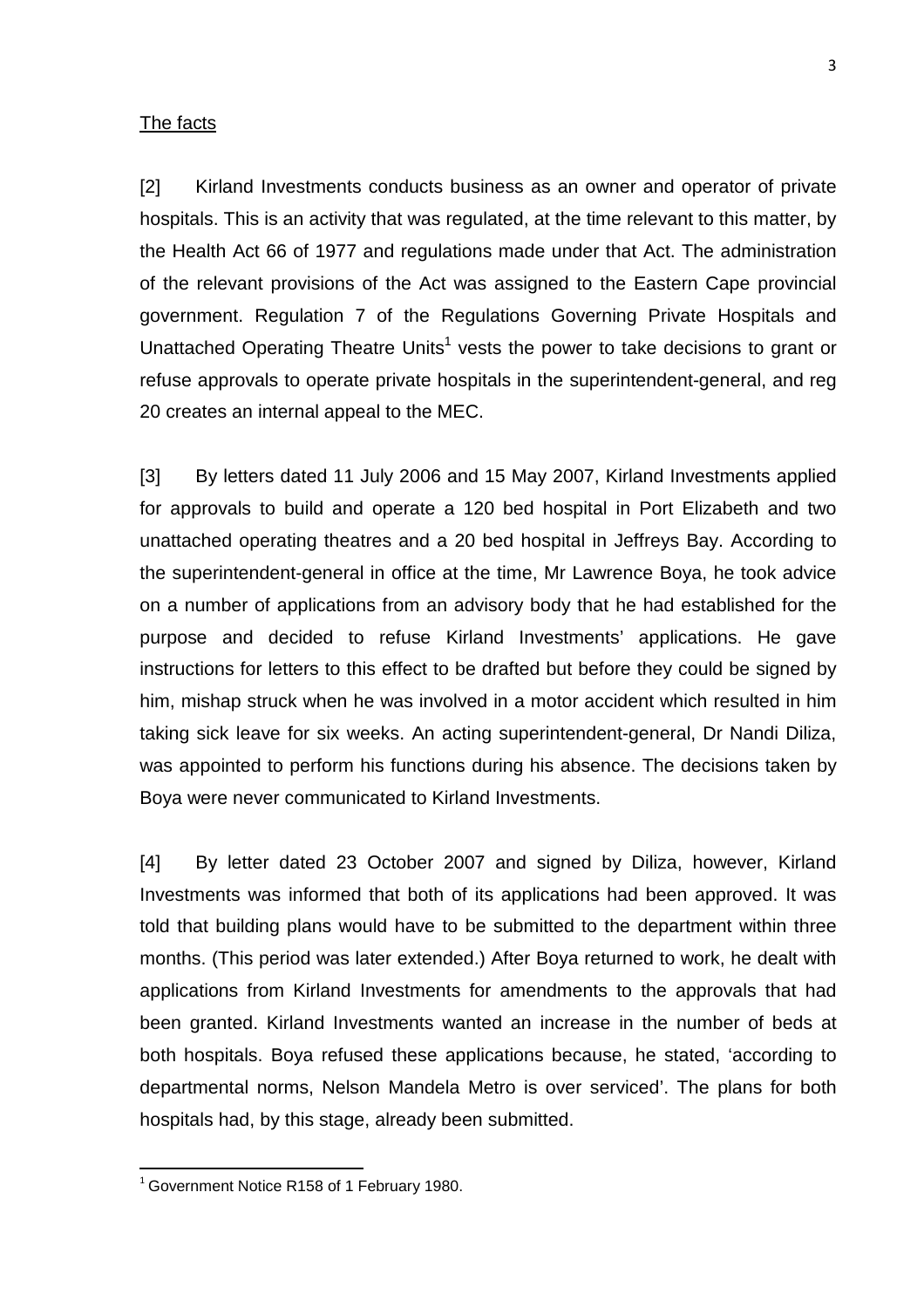[5] By letter dated 20 June 2008, and without any prior notice to Kirland Investments, Boya purported to withdraw the approvals that Diliza had granted in respect of both hospitals. The letter stated that the approvals granted by Diliza were 'contrary to our view that the area is over supplied'. It then stated:

'I regret to inform you that the Department has withdrawn the approval. I point out that on 9 October 2007 and after I had considered all applications, I decided to refuse the application because Port Elizabeth is over serviced with private health facilities.'

[6] Kirland Investments was informed of its right to appeal against these decisions to the MEC in office at the time, Ms Pemmy Majodina, which it did. The appeal was unsuccessful. The letter notifying Kirland Investments' attorneys of the dismissal of the appeal was to the following effect:

'I point out that on **9 October 2007** the Superintendent-General decided to refuse your client's applications to establish private hospitals at Port Elizabeth and Jeffreysbay. After the above decision was taken, and unbeknown to the Superintendent-General, the Acting Superintendent-General took another decision on **23 October 2007** to grant permission to your client to establish private hospitals at Port Elizabeth and Jeffreysbay. There was no rational basis for granting permission to your client to establish private hospitals at Port Elizabeth and/or Jeffreysbay.

 The proper functionary had already taken a proper decision at the time when the Acting Superintendent-General took a contradictory decision.

. . .

. . .

 It is clear from the above that the Superintendent-General did not withdraw his own decision. He withdrew the decision of the Acting Superintendent-General which could and should not have been taken under the above circumstances. With respect, your contention that the Superintendent-General was functus officio is based on a wrong premise. In my view, the Superintendent-General was within his right to withdraw the Acting Superintendent-General's decision.

 Regarding paragraph **20.4** of your client's grounds of appeal, I point out that when it came to the attention of the Superintendent-General that his decision had been altered for no apparent reason, he had to act. He decided to withdraw a decision that should never have been taken. A hearing to you at that stage would not have made any difference to the decision made by the Superintendent-General. In any event, I have now considered all your client's grounds of appeal.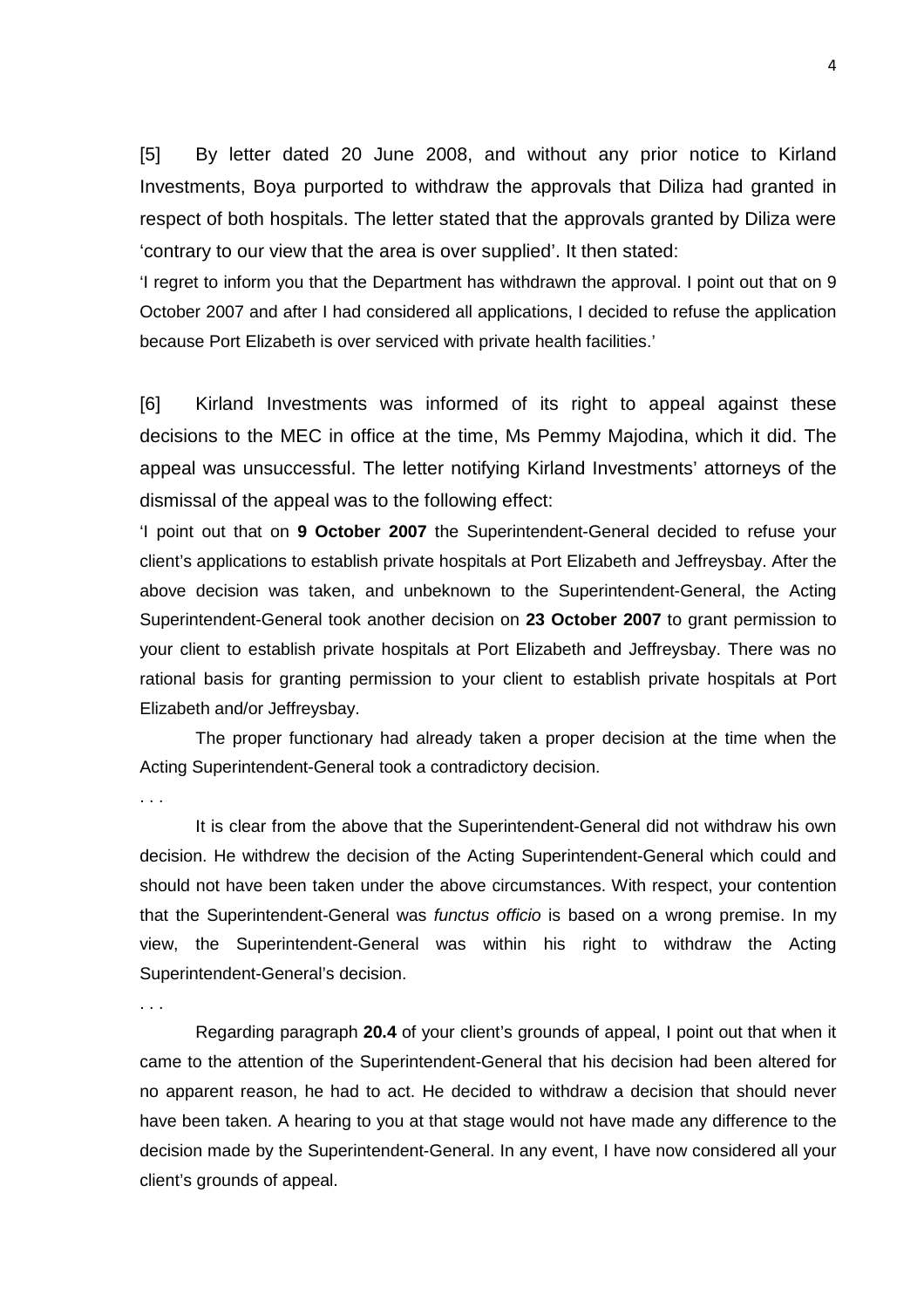I have considered your client's applications in respect of Port Elizabeth and Jeffreysbay, the recommendations made by the Advisory Committee to the Superintendent-General, the Superintendent-General's decision on **9 October 2007**, the circumstances under which the Acting Superintendent-General took the decisions on **23 October 2007** and the Superintendent-General's decision to withdraw the Acting Superintendent-General's decisions. I have thereafter decided that there is no need for the establishment of a private hospital at either Port Elizabeth or Jeffreysbay. I can accordingly not grant the relief sought in paragraphs **28.1** and **28.2** of your client's grounds of appeal. In all the circumstances, I have decided to dismiss your client's appeal.'

[7] In the first sentence of this judgment I spoke of maladministration and failures of moral courage. Diliza stated in her affidavit that prior to her making the decisions in favour of Kirland Investments, the MEC at the time, Ms Nomsa Jajula, had informed a meeting of senior staff that she had been approached by a Mr Stone Sizani, the provincial chairperson of the African National Congress (the ruling party in the Eastern Cape) and that she was going to Port Elizabeth to meet him to discuss Kirland Investments' applications for approval and to be shown its clinic.

[8] At a subsequent meeting, Jajula informed staff members, including Diliza, that she had met with Sizani, she had seen Kirland Investments' clinic and that it was small and needed expansion, that it would be unfair to refuse its applications and that she was under pressure from the executive council of the provincial government 'because the Department was seen as withholding licences from BEE companies to establish private hospitals'.<sup>2</sup>

[9] On 23 October 2007, Jajula summoned Diliza to her office. Jajula had a file in her possession and told Diliza that she had seen in the file that Kirland Investments' applications had not been approved. She said that she was under political pressure to grant the applications 'because the refusal to grant the Applicant's applications put her in a bad light in the political arena' and instructed Diliza to approve the applications. (Jajula has not deposed to an affidavit and so, despite the denial of

<sup>&</sup>lt;sup>2</sup> Kirland Investments was not at the time of the applications 'BEE compliant' but in the Jeffreys Bay application it stated: 'At this stage we confirm that we will comply with Government Legislation regarding BEE. We are committed to source the appropriate shareholders and provide the employment opportunities as envisaged in the published BEE charters. We undertake to provide the Department of Health with the necessary documentation.'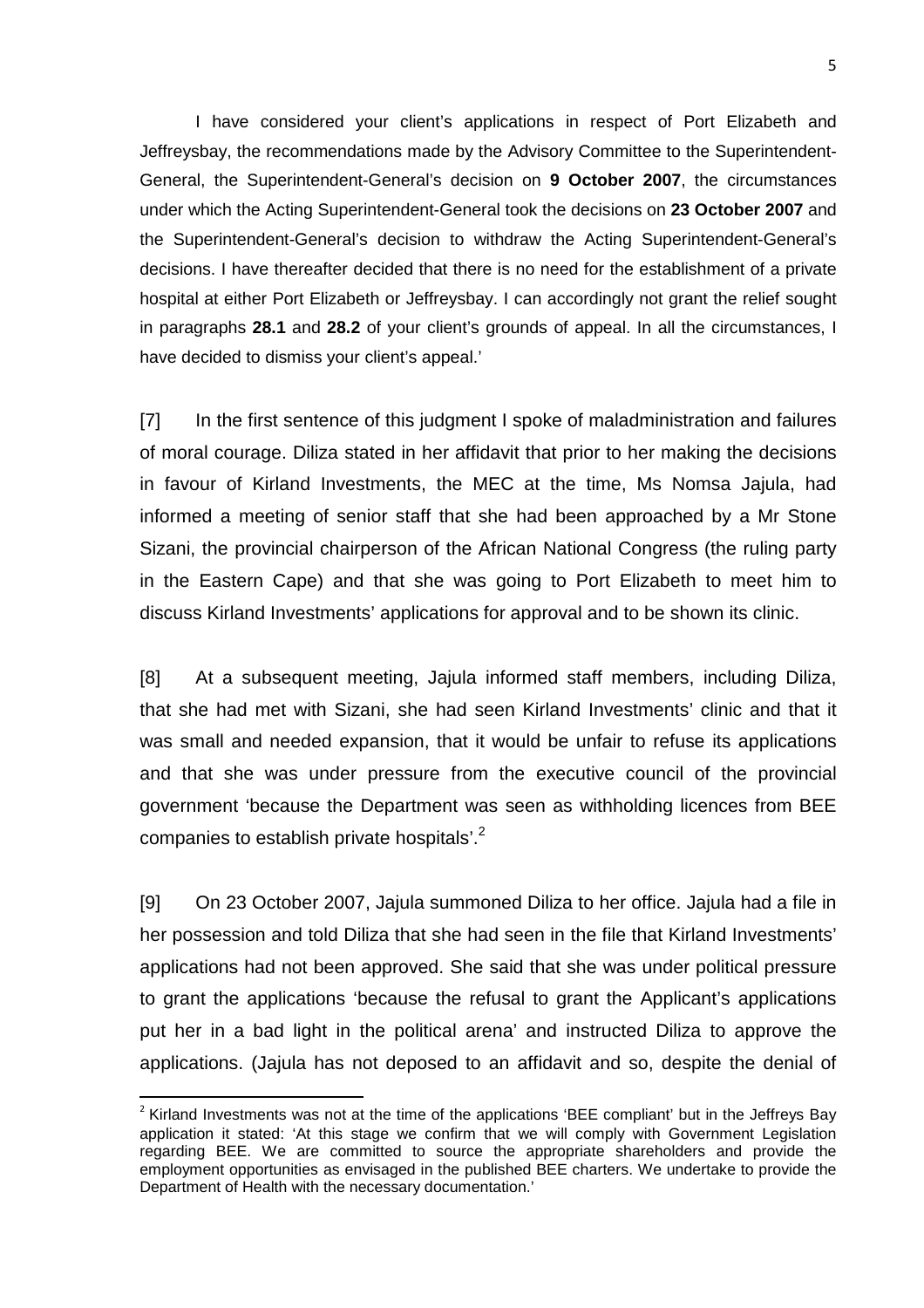these allegations by Kirland Investments and competing allegations as to whether Jajula made certain admissions or denials, no proper dispute of fact is created. Therefore, for purposes of this matter, Diliza's version must be accepted.<sup>3</sup>)

[10] So much for the maladministration. It was followed by the first failure of moral courage: Diliza simply granted the applications as she had been instructed to do, lamely stating that she was 'obliged' to give effect to Jajula's instruction. She granted the applications, what is more, in the full knowledge that the advisory committee had recommended that they be refused and aware of why it had so recommended.

[11] The second failure of moral courage followed soon thereafter. Boya returned to work and discovered what had happened. In order to explain why he had dealt with the applications for the expansion of the original approvals in the way in which he had, and had not acted immediately to rectify what he considered to be unlawful decisions, he stated:

'With Mrs Jajula still operating as the MEC of the Department, it was virtually impossible for anyone to do anything about the dilemma that was caused by her instructing Dr Diliza to approve the Applicant's applications.'

[12] Legal advice had been sought concerning how to deal with the problem. That advice was apparently to the effect that Diliza's decisions could simply be revoked. Boya followed that advice and, as stated above, informed Kirland Investments on 20 June 2008 that the approvals that had been granted to it had now been withdrawn.

#### The issues in the appeal

l

[13] In respect of the appeal against both the setting aside of Boya's withdrawal of the approvals and the MEC's upholding of those decisions on internal appeal there are, it seems to me, four main issues that must be addressed in sequence. They are: (a) the effect of Boya's decisions on 9 October 2007 to refuse the applications; (b) the effect of Diliza's decisions to grant the applications on 23

<sup>&</sup>lt;sup>3</sup> See Plascon-Evans Paints Ltd v Van Riebeeck Paints (Pty) Ltd 1984 (3) SA 623 (A) at 634E-635C; National Director of Public Prosecutions v Zuma 2009 (2) SA 277 (SCA) para 26.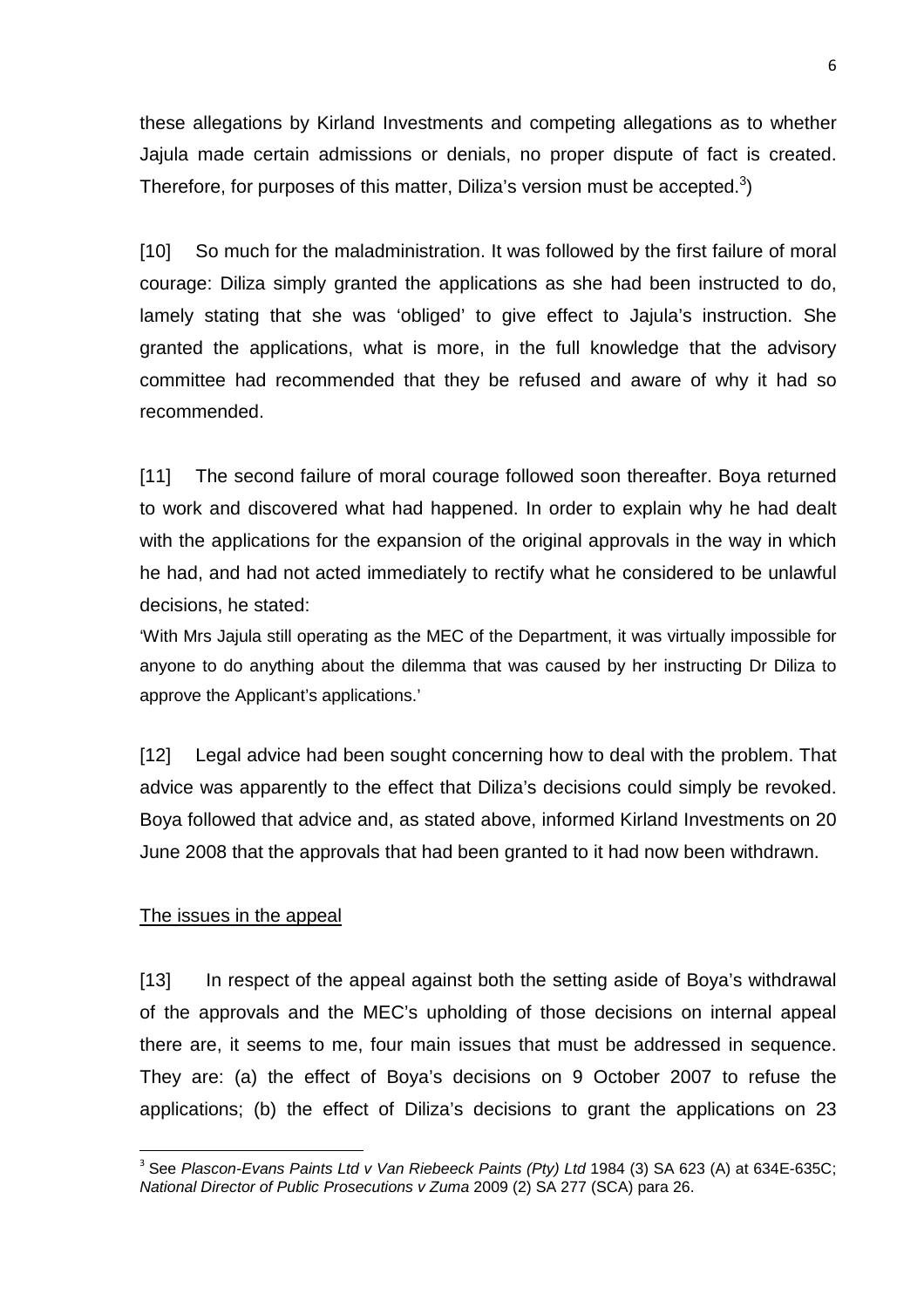October 2007; (c) whether, when he purported to withdraw Diliza's decisions, Boya was functus officio<sup>4</sup> or whether he had the lawful authority to do what he did; and (d) the regularity of the MEC's decision in the internal appeal.

#### Boya's decisions of 9 October 2007

[14] Boya's decisions of 9 October 2007 to refuse Kirland Investments' applications were never communicated to it and neither were they made public in any way. The evidence is clear: the letters that would have informed Kirland Investments of the refusal of their applications lay, unsigned and unsent, in a file in the department.

[15] The fact that the decisions were not communicated or otherwise made known has an important effect: because they were not final, they were subject to change without offending the *functus officio* principle. In *President of the Republic of South* Africa & others v South African Rugby Football Union & others<sup>5</sup> the Constitutional Court, in dealing with the President's power to appoint a commission of enquiry, held that the appointment 'only takes place when the President's decision is translated into an overt act, through public notification' and that prior to this overt act, he was 'entitled to change his mind at any time'. More generally, Hoexter sums up the position as follows: $6$ 

'In general, the functus officio doctrine applies only to final decisions, so that a decision is revocable before it becomes final. Finality is a point arrived at when the decision is published, announced or otherwise conveyed to those affected by it.'

[16] The result is that as the power to approve or refuse to approve the operating of private hospitals vests in the office of superintendent-general as head of the

<sup>&</sup>lt;sup>4</sup> V G Hiemstra and H L Gonin Trilingual Legal Dictionary (3 ed)(1992) define the term functus officio to mean 'nie meer diensdoende nie; nie meer in funksie nie// no longer in office (officiating); having discharged his office'. The functus officio rule does not apply to subordinate legislation because s 10(3) of the Interpretation Act 33 of 1957 states: 'Where a law confers a power to make rules, regulations or by-laws, the power shall, unless the contrary intention appears, be construed as including a power exercisable in like manner and subject to the like consent and conditions (if any) to rescind, revoke, amend or vary the rules, regulations or by-laws.'

<sup>&</sup>lt;sup>5</sup> President of the Republic of South Africa & others v South African Rugby Football Union & others 2000 (1) SA 1 (CC) para 44.

<sup>&</sup>lt;sup>6</sup> Cora Hoexter Administrative Law in South Africa (2 ed) (2012) at 278.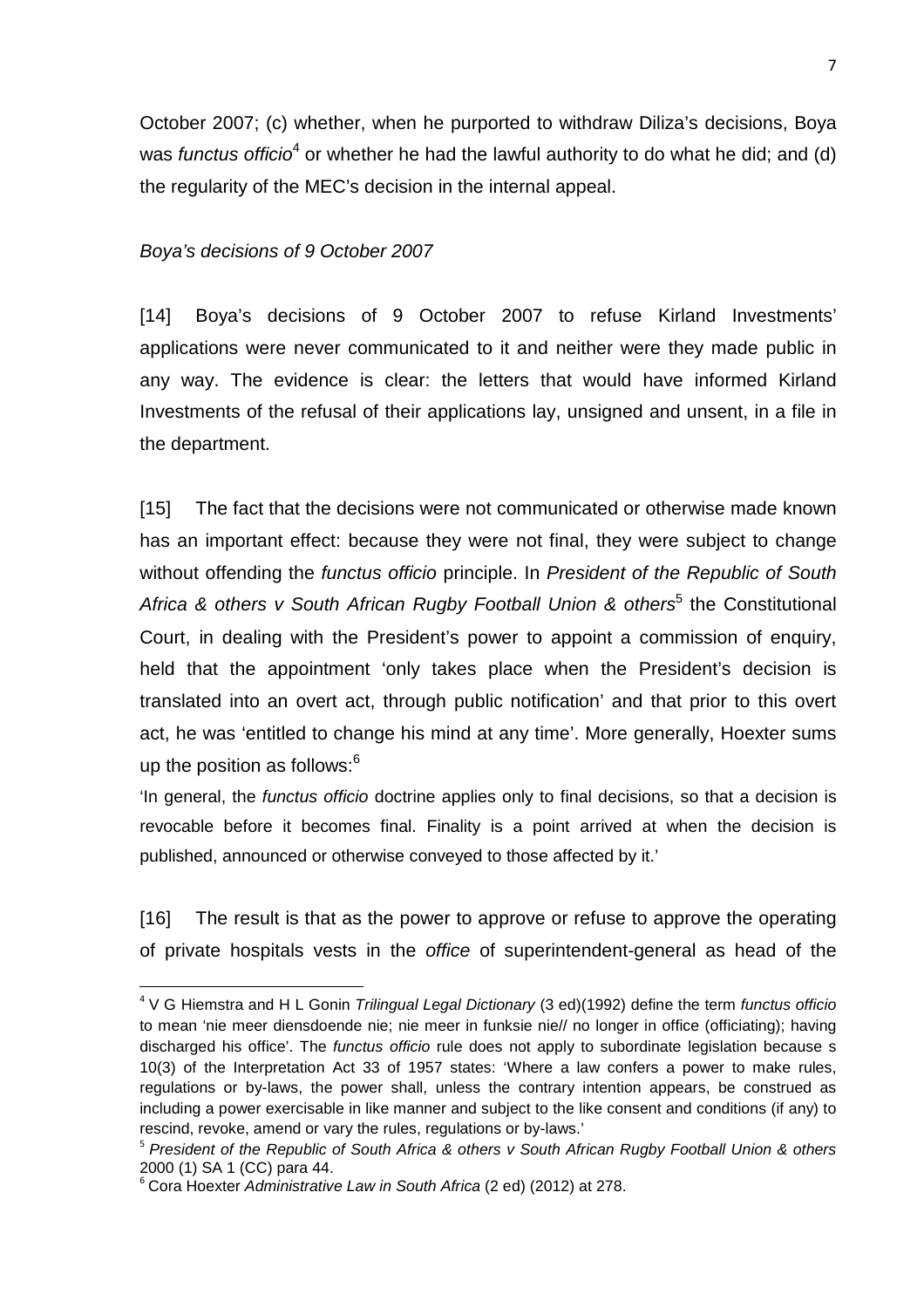department,<sup>7</sup> and that office includes an acting superintendent-general,<sup>8</sup> Diliza was not precluded from taking decisions contrary to those taken by Boya but never communicated to Kirland Investments. She had the authority to take the decisions which she took but whether her decisions were valid decisions for other reasons is another matter.

# Diliza's decisions of 23 October 2007 and Boya's revocation thereof

[17] I have set out Diliza's evidence as to how and why she took the decisions to approve Kirland Investments' applications. The validity of those decisions is not the subject of challenge in these proceedings. That is an issue to which I shall return when I deal with the cross-appeal.

[18] On Diliza's own evidence in the papers before us, however, the decisions were invalid because they were taken as a result of the unauthorised dictation of Jajula, contrary to s 6(2)(e)(iv) of the Promotion of Administrative Justice Act 3 of 2000 (the PAJA). $9$ 

[19] It was argued by the appellants, however, that because the decisions are invalid, Boya, on his return to work, was entitled to revoke them: an unlawful administrative action, so the argument goes, is a nullity and can simply be ignored by the administrative authority that took it. The correctness of this argument is at the heart of this appeal.

 $<sup>7</sup>$  Regulation 7(1).</sup>

 $8$  Section 10(2) of the Interpretation Act 33 of 1957 states: 'Where a law confers a power, jurisdiction or right, or imposes a duty on the holder of an office as such, then, unless the contrary intention appears, the power, jurisdiction or right, may be exercised and the duty shall be performed from time to time by the holder for the time being of the office or by the person lawfully acting in the capacity of such holder.' See too Holden v Minister of the Interior 1952 (1) SA 98 (T) at 103G-H.

 $9^9$  See Mlokoti v Amathole District Municipality & another 2009 (6) SA 354 (E); Hofmeyr v Minister of Justice & another 1992 (3) SA 108 (C); Minister of Justice v Hofmeyr 1993 (3) SA 131 (A). See too Hoexter (note 6) at 274.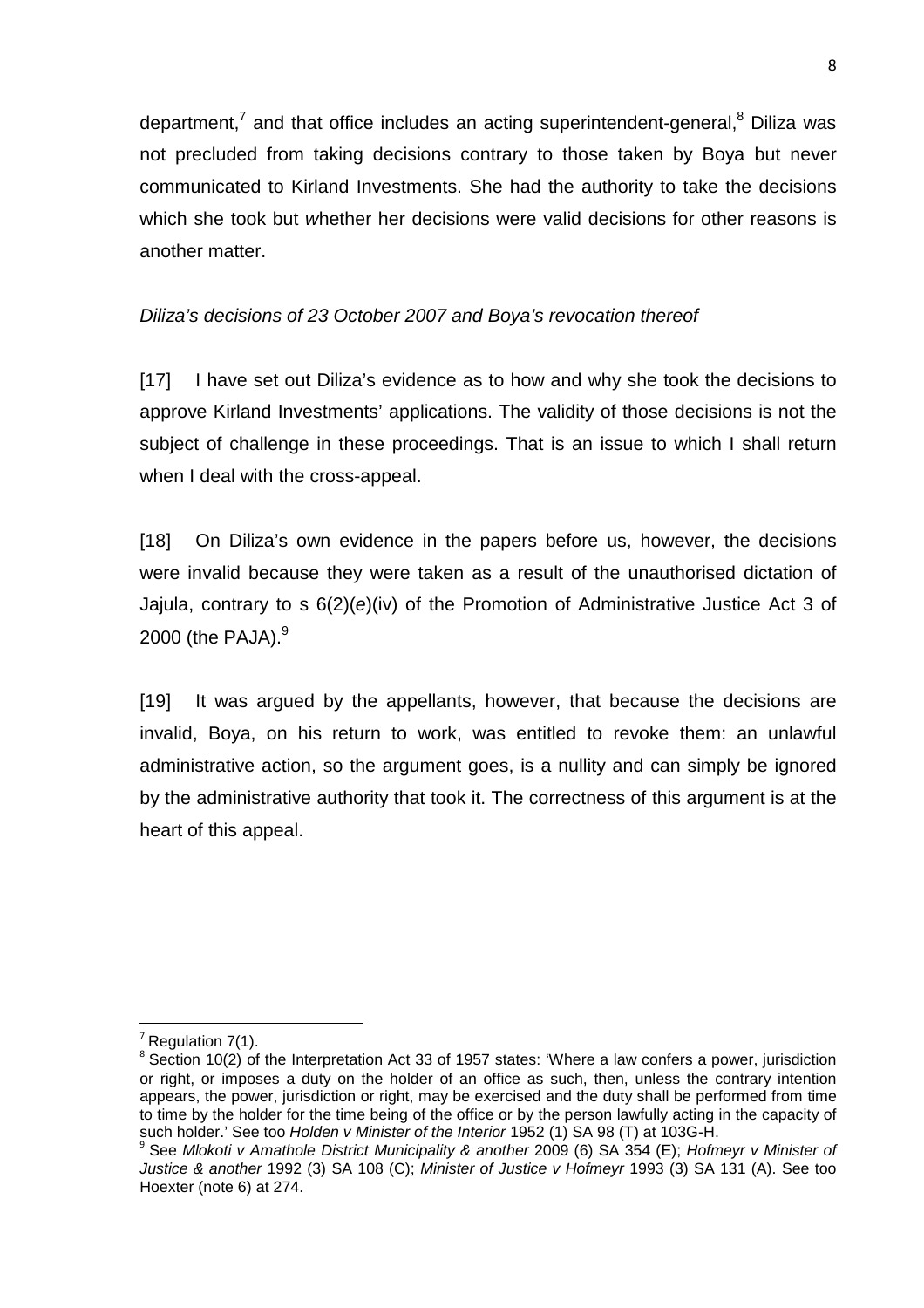[20] This argument runs contrary to authority in this court. In Oudekraal Estates (Pty) Ltd v City of Cape Town & others<sup>10</sup> Howie P and Nugent JA set out the position thus:

'For those reasons it is clear, in our view, that the Administrator's permission was unlawful and invalid at the outset. Whether he thereafter also exceeded his powers in granting extensions for the lodgement of the general plan thus takes the matter no further. But the question that arises is what consequences follow from the conclusion that the Administrator acted unlawfully. Is the permission that was granted by the Administrator simply to be disregarded as if it had never existed? In other words, was the Cape Metropolitan Council entitled to disregard the Administrator's approval and all its consequences merely because it believed that they were invalid provided that its belief was correct? In our view, it was not. Until the Administrator's approval (and thus also the consequences of the approval) is set aside by a court in proceedings for judicial review it exists in fact and it has legal consequences that cannot simply be overlooked. The proper functioning of a modern State would be considerably compromised if all administrative acts could be given effect to or ignored depending upon the view the subject takes of the validity of the act in question. No doubt it is for this reason that our law has always recognised that even an unlawful administrative act is capable of producing legally valid consequences for so long as the unlawful act is not set aside.'

[21] There is no suggestion in the above passage that the obviousness of the unlawfulness is a factor of any relevance. Indeed, Hoexter understands Oudekraal to mean – and she is, in my view, correct – that 'even an obvious illegality cannot simply be ignored'.<sup>11</sup> One can easily understand why this is so. It would be intolerable and lead to great uncertainty if an administrator could simply ignore a decision he or she had taken because he or she took the subsequent view that the decision was invalid, whether rightly or wrongly, whether for noble or ignoble reasons. The detriment that would be caused to the person in whose favour the initial decision had been granted is obvious. Baxter says the following: $12$ 

'Indeed, effective daily administration is inconceivable without the continuous exercise and re-exercise of statutory powers and the reversal of decisions previously made. On the other

<sup>&</sup>lt;sup>10</sup> Oudekraal Estates (Pty) Ltd v City of Cape Town & others 2004 (6) SA 222 (SCA) para 26. See too Queenstown Girls High School v MEC, Department of Education, Eastern Cape & others 2009 (5) SA 183 (Ck) para 20; Norgold Investments (Pty) Ltd v Minister of Minerals and Energy, Republic of South Africa & others [2011] 3 All SA 610 (SCA) paras 46-47.

 $11$  Note 6 at 547.

 $12$  Lawrence Baxter Administrative Law (1984) at 372. See too Hoexter (note 6) at 277.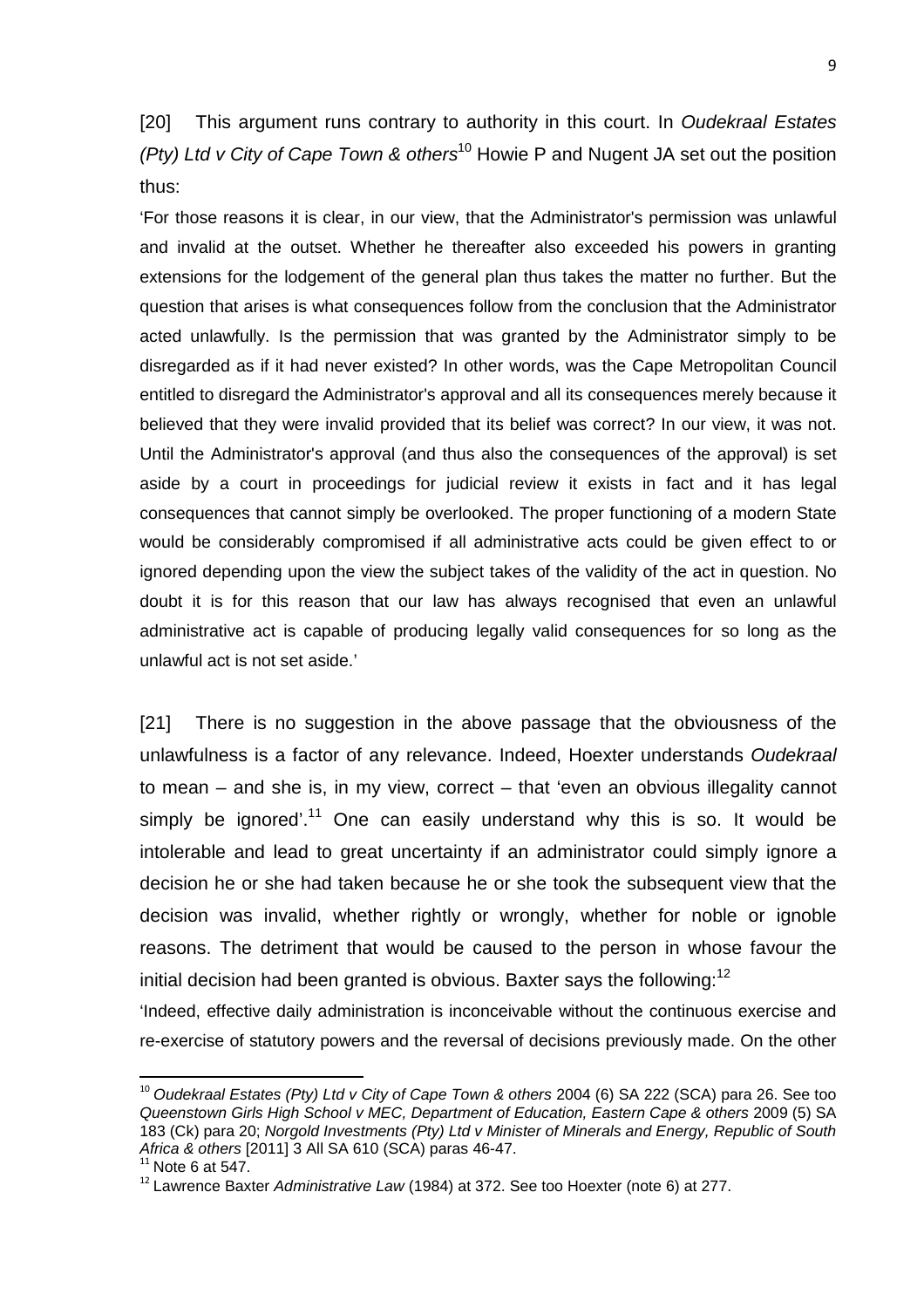hand, where the interests of private individuals are affected we are entitled to rely upon decisions of public authorities and intolerable uncertainty would result if these could be reversed at any moment. Thus when an administrative official has made a decision which bears directly upon an individual's interests, it is said that the decision-maker has discharged his office or is functus officio.'

[22] I therefore conclude that Boya could not validly take the view that because the decisions taken by Diliza were invalid, he could treat them as nullities and formally revoke them. For as long as the decisions taken by Diliza had not been set aside on review they existed in fact and had legal consequences. As Boya had no authority arising from the empowering legislation to revoke final decisions already taken – much less in the absence of a hearing being granted to Kirland Investments – he was, in relation to the decisions taken by Diliza in her capacity as acting superintendent-general, *functus officio*.<sup>13</sup>

#### The MEC's decision on appeal

 $\overline{a}$ 

[23] The MEC's decision to uphold the revocation of the approvals is premised, inter alia, on Boya not being functus officio. In her reasons for dismissing the appeal, she stated that Boya had withdrawn Diliza's decisions 'which could and should not have been taken under the above circumstances', that he was 'within his right to withdraw the Acting Superintendent-General's decision' and that the contention that he was functus officio was 'based on a wrong premise'.

[24] It is clear from what I have said above that she committed an error of law in that respect: as a matter of law, Boya was functus officio and so could not validly do what he had purported to do. The error of law was, without doubt, material in the

 $13$  See for example, Thompson, trading as Maharaj and Sons v Chief Constable, Durban 1965 (4) SA 662 (D) at 667C-D: 'Generally speaking, a person to whom a statutory power is entrusted is functus officio once he has exercised it, and he cannot himself call his own decision in question.' And at 668D, the court stated: 'The general rule is that, in the absence of special statutory provision, once a judicial or *quasi*-judicial decision has been given, the Court or officer giving it is *functus officio* in respect of the matter to which it relates.' (The reference to quasi-judicial decisions can now be read to be a reference to administrative decisions generally, but excluding the making of subordinate legislation.) See too Hoexter (note 6) who says: 'Ordinarily, however, the administrator will be functus officio once a final decision has been made and will not be entitled to revoke the decision in the absence of statutory authority to do so.'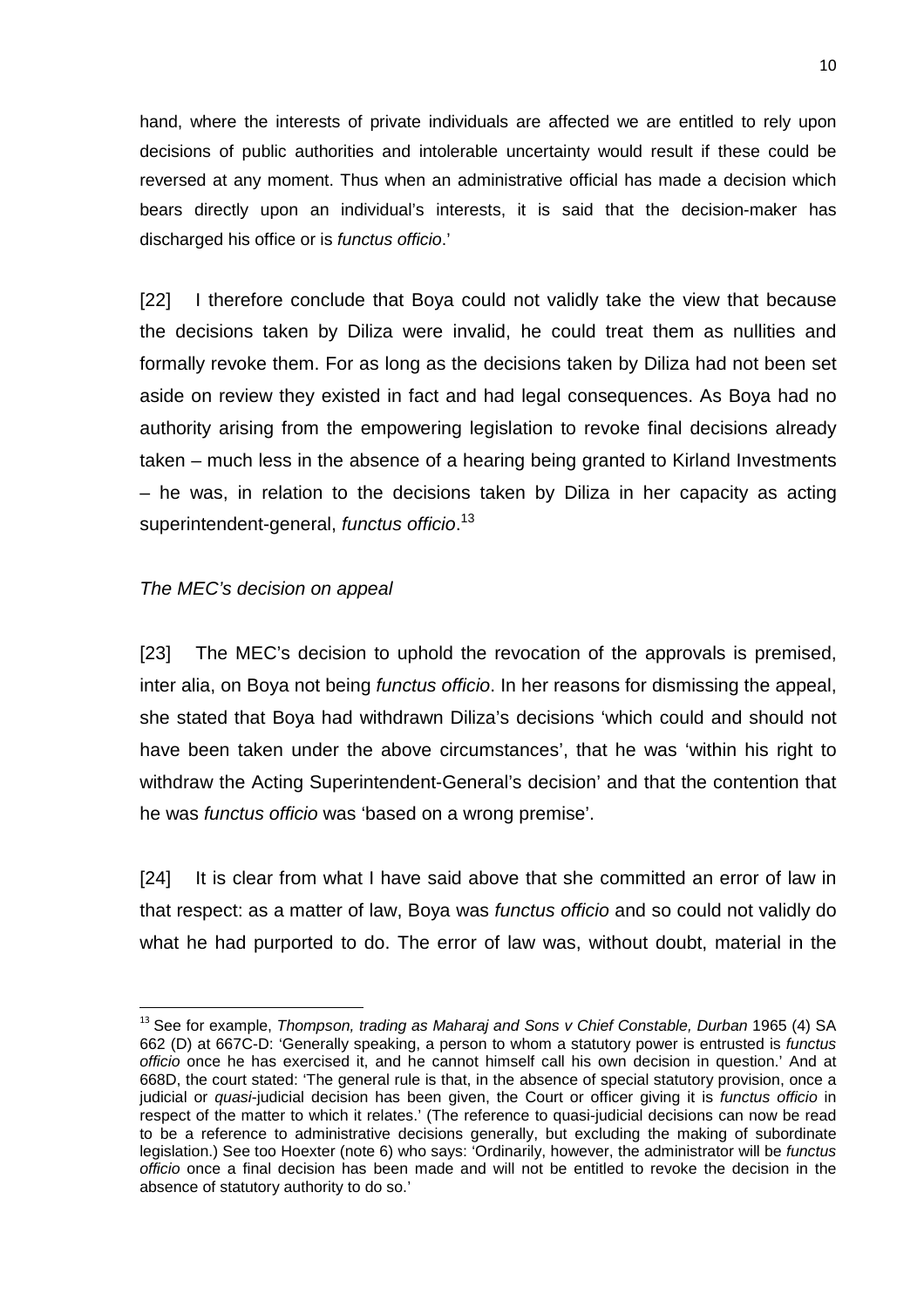sense that, had she not erred, her decision would have had to be to uphold Kirland Investments' appeal.<sup>14</sup> In the result, her decision falls foul of s  $6(2)(d)$  of the PAJA.

## The cross-appeal

[25] At paragraph 8 of the judgment of the court below, Makaula J spoke of Kirland Investments having sought the review of four decisions including 'the **ASG's** [acting superintendent-general's] decision of 23 October 2007 approving the establishment application'. He then proceeded to find, at paragraph 27, that this decision (perhaps more correctly 'these decisions') was to be 'reviewed and set aside' because Diliza had ignored the advisory committee's recommendations and had acted under dictation. Finally, he made orders reviewing and setting aside 'the decision of the Acting Superintendent-General dated 23 October 2007 . . .'<sup>15</sup> and remitting 'the applicant's applications for establishment of private hospitals and unattached operating theatres in Port Elizabeth and Jeffreys Bay' to the superintendent-general for reconsideration.<sup>16</sup>

[26] Kirland Investments never applied for this relief. They would not have wanted to because the approvals that were granted by Diliza were precisely what they had applied for. The MEC and superintendent-general, on the other hand, never applied for the review and setting aside of the approvals and neither did they bring a counter-application to this effect. It is therefore clear that when Makaula J said that Kirland Investments had sought the setting aside of Diliza's decisions (and the consequential remittal order) he erred.

[27] In my view Makaula J had no jurisdiction to set aside the approvals granted by Diliza in the absence of either an application or a counter-application in which that relief was sought. Section 6(1) of the PAJA, not surprisingly, postulates proper proceedings having been instituted as a pre-condition to a court's exercise of its powers of judicial review when it states that '[a]ny person may institute proceedings in a court . . . for the judicial review of an administrative action'. In terms of s 8(1), a

 $14$  Hira & another v Booysen & another 1992 (4) SA 69 (A).

<sup>&</sup>lt;sup>15</sup> Paragraph 1 of the order of the court below.

 $16$  Paragraph 4 of the order of the court below.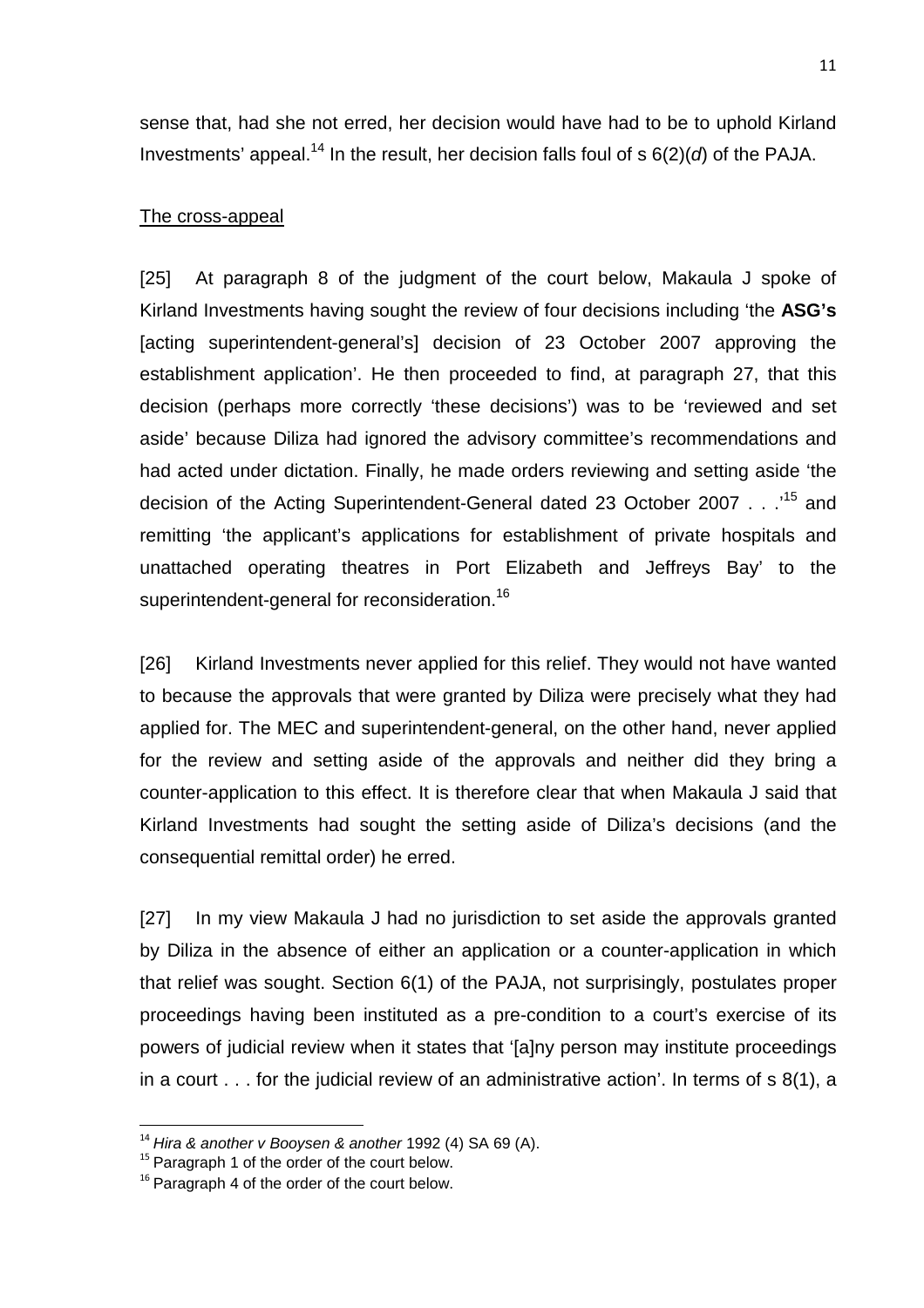court may grant just and equitable relief, including the setting aside of an administrative action, 'in proceedings for judicial review in terms of s 6(1)'. Taken together, these provisions mean no more than that, before a court may set aside an administrative action, there must have been proceedings for judicial review that were brought for that relief, in exactly the same way that, before a court may grant an award of damages, there must have been a claim instituted in accordance with the proper procedure.

[28] Not surprisingly, the case law is in harmony with what I consider to be the trite proposition that I have stated above. In Oudekraal, for instance, this court, after finding that the approval of the township in issue was invalid, proceeded to say:  $17$ 'One of those consequences is that the invalid approval is liable to be set aside in proceedings properly brought for judicial review. It is not open to us to stifle the right that any person might have to bring such proceedings, or to pre-empt the decision that a court might make if it is called upon to exercise its discretion in that regard.'

[29] The Constitutional Court arrived at much the same conclusion in CUSA v Tao Ying Metal Industries & others,<sup>18</sup> a matter concerning the review of an arbitration award made by a commissioner of the Commission for Conciliation, Mediation and Arbitration (the CCMA) in a labour dispute. Ngcobo J stated that 'the role of the reviewing court is limited to deciding issues that are raised in the review proceedings' and that it 'may not, on its own, raise issues which were not raised by the party who seeks to review an arbitral award'.

[30] I conclude therefore that, as no application or counter-application was ever made before Makaula J for the review and setting aside of the approvals granted by Diliza, the cross-appeal must succeed.

 $17$  Note 10 para 46.

<sup>&</sup>lt;sup>18</sup> CUSA v Tao Ying Metal Industries & others 2009 (2) SA 204 (CC) para 67. See too Tao Ying Metal Industry (Pty) Ltd v Pooe NO & others [2007] 3 All SA 329 (SCA) para 61; Mgoqi v City of Cape Town & another; City of Cape Town v Mgoqi & another 2006 (4) SA 355 (C) paras 10-13; Queenstown Girls High School v MEC, Department of Education, Eastern Cape & others (note 10) para 13.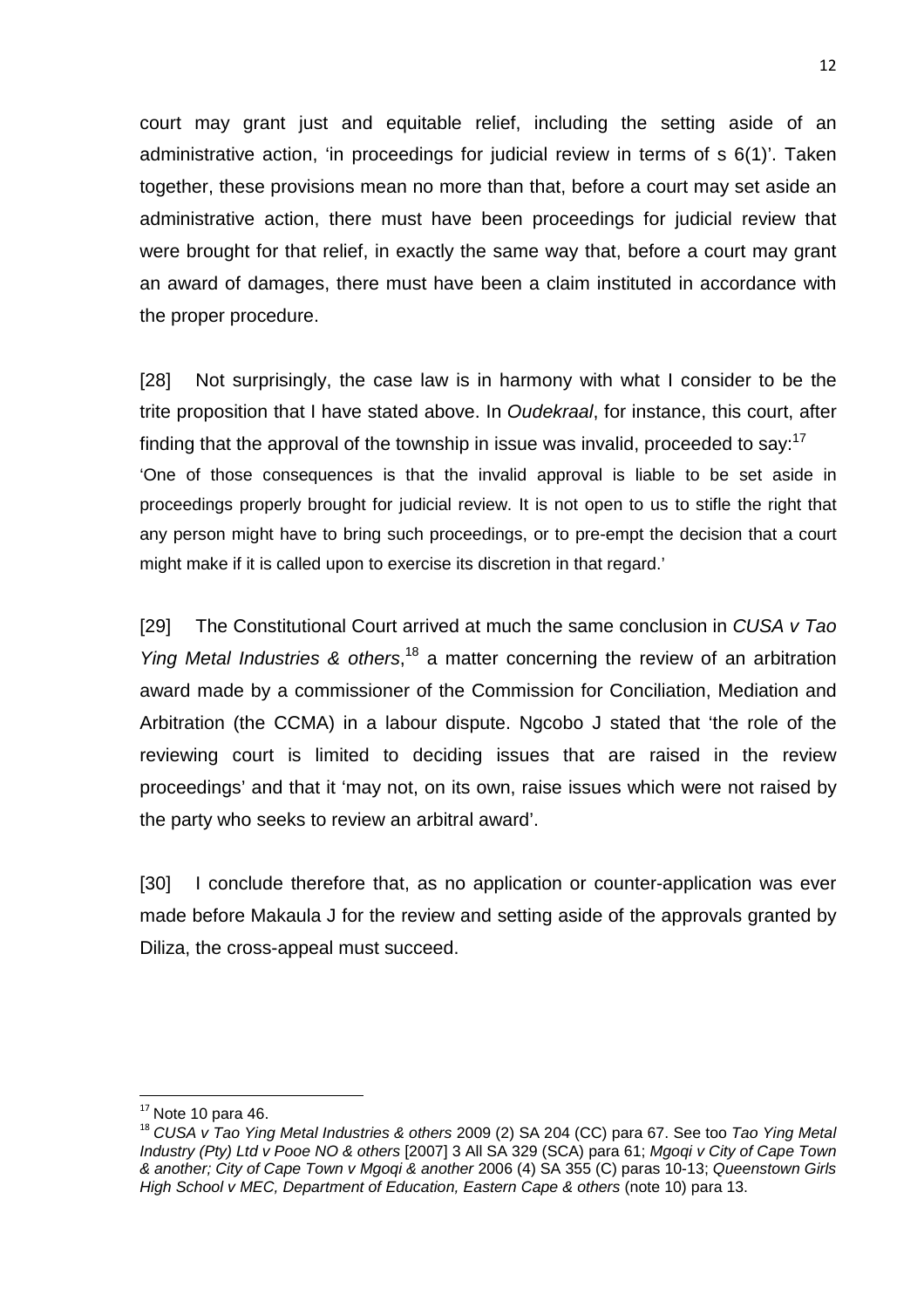#### Conclusion and order

[31] Mr Buchanan, who appeared with Mr Bloem for the MEC and the superintendent-general, made much of the fact that if the appeal fails and the crossappeal succeeds, two invalid administrative actions will remain in effect. This situation, he said, should not be permitted to persist because the effect of this court's decision will be, he argued, to clothe the invalid approvals with the cloak of validity.

[32] It is incorrect to say that Diliza's decisions are valid: they exist as a fact and can have legal consequences for as long as they have not been set aside but the fact that they have not been set aside does not mean that they have somehow become valid. That is not what Oudekraal says. Moreover, Hoexter makes the point that administrative action 'is treated as though it is valid until a court pronounces authoritatively on its invalidity, but that does not mean that it is in fact valid'.<sup>19</sup>

[33] The answer to their dilemma lies in the hands of the MEC and the superintendent-general: if they want Diliza's decisions to be set aside, they must bring a proper application for that relief, and in all likelihood, their standing to do so will not be open to challenge. $^{20}$ 

[34] It was suggested by Mr Buchanan that such an application would be doomed to failure because of the long delay from when the decisions were taken (on 23 October 2007) to when the application would be launched. Section 7(1) of the PAJA requires proceedings for review to be brought 'without unreasonable delay' and 'not later than 180 days' after any internal remedy has been exhausted or, in the absence of an internal remedy, after the person affected became aware of the administrative action concerned and the reasons for it, or 'might reasonably have been expected to have become aware of the action and the reasons'. Section 9(1) allows for the granting of condonation in appropriate cases in which proceedings

 $19$  Note 6 at 546.

 $20$  See Municipal Manager: Qaukeni Local Municipality & another v FV General Trading CC 2010 (1) SA 356 (SCA) para 23, and the cases cited therein. See too Hoexter (note 6) at 511.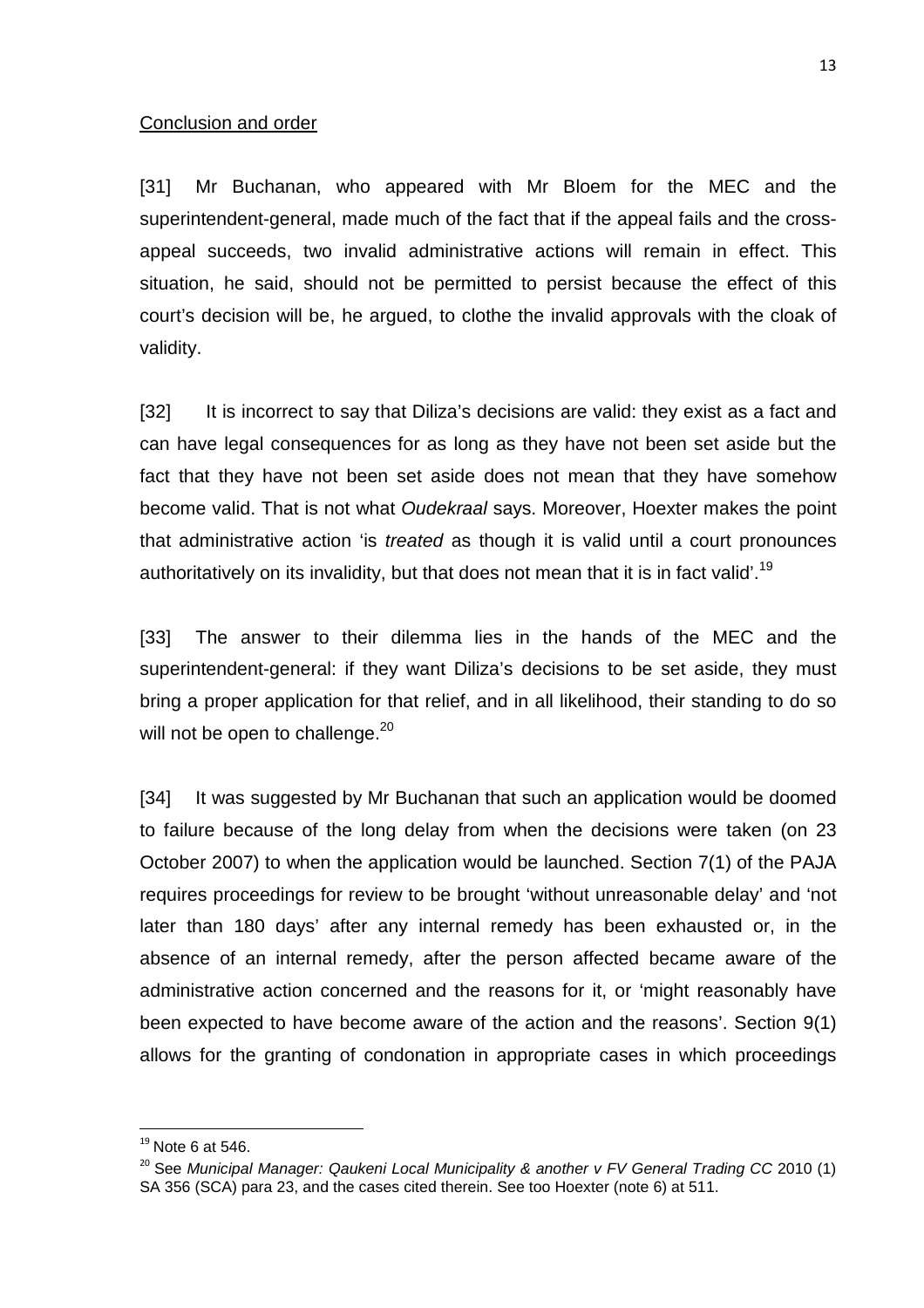have been instituted outside of the 180-day period.<sup>21</sup> The answer lies in bringing the application and applying for condonation. If a good explanation for the delay is given, the delay may be condoned. Indeed, in the Oudekraal saga, an application to set aside the approval of the township was brought subsequent to the first decision of this court, and a delay of 47 years was condoned by this court. $^{22}$ 

[35] There is a far more fundamental reason why we are not able to assist the MEC and superintendent-general in the way suggested: this court, like the court below, has no jurisdiction to set aside Diliza's decisions because they have never been taken on review.

[36] In the result, the appeal must fail and the cross-appeal must succeed. I make the following order:

- (a) The appeal is dismissed with costs, including the costs of two counsel.
- (b) The cross-appeal is upheld with costs, including the costs of two counsel.
- (c) The order of the court below is amended by the deletion of paragraphs 1 and 4.

 C Plasket Acting Judge of Appeal

 $\frac{1}{2}$  ,  $\frac{1}{2}$  ,  $\frac{1}{2}$  ,  $\frac{1}{2}$  ,  $\frac{1}{2}$  ,  $\frac{1}{2}$  ,  $\frac{1}{2}$  ,  $\frac{1}{2}$  ,  $\frac{1}{2}$  ,  $\frac{1}{2}$  ,  $\frac{1}{2}$  ,  $\frac{1}{2}$  ,  $\frac{1}{2}$  ,  $\frac{1}{2}$  ,  $\frac{1}{2}$  ,  $\frac{1}{2}$  ,  $\frac{1}{2}$  ,  $\frac{1}{2}$  ,  $\frac{1$ 

 $21$  See generally on s 7(1) and s 9(1) of the PAJA, as well as the common law delay rule, Beweging vir Christelik-Volkseie Onderwys & others v Minister of Education & others [2012] 2 All SA 462 (SCA).  $^{22}$  Oudekraal Estates (Pty) Ltd v City of Cape Town & others 2010 (1) SA 333 (SCA).